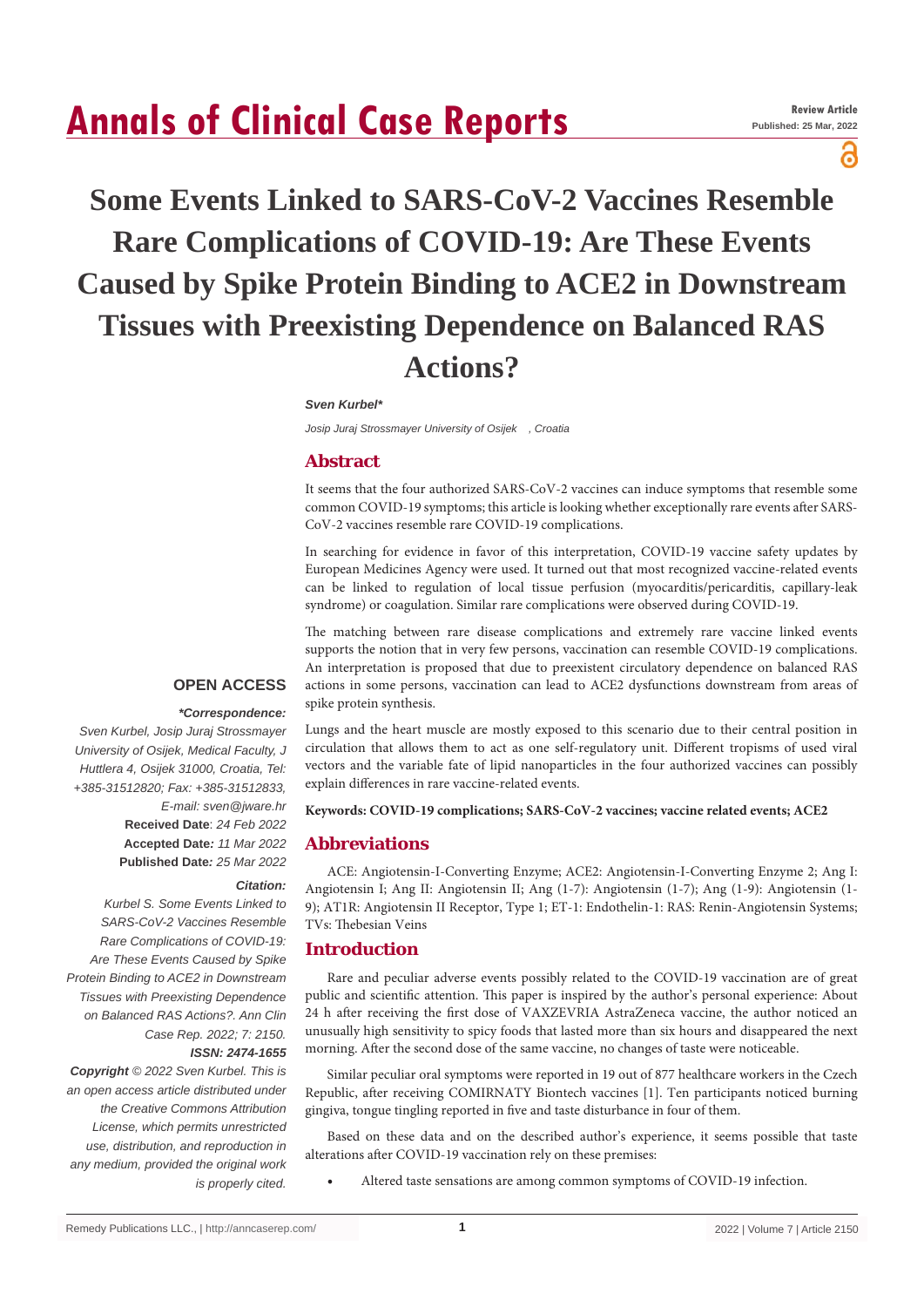The cited article  $[1]$  reports taste alteration following the mRNA vaccination.

Similar symptoms have been experienced by the author after a viral vector vaccine.

A possible conclusion is that the rates of oral symptoms after the COVID-19 vaccination are not dependent on the vaccine modality (viral vector or mRNA) or on the certain product by a certain manufacturer. Instead of that, oral symptoms after the COVID-19 vaccination seem partially to resemble oral symptoms of the COVID-19 infection, possibly by the same mechanism as the disease itself.

Besides that, in a review of local and systemic adverse effects reported following three SARS-CoV-2 COVID-19 vaccines (COMIRNATY Biontech, SPIKEVAX Moderna, and COVID-19 Vaccine Janssen), most of them were of mild-to-moderate severity, lasting up to 2 to 3 days. Myalgia was reported in 25.25, 40.35 and 37.5% of participants, respectively, while headaches ranged from 39.5% to 45.65% and fatigue from 46.5% to 51.25% [2]. These symptoms, particularly myalgia, are among the most common symptoms reported by patients suffering from COVID-19.

# **Is there a link between exceptionally rare events after SARS-CoV-2 vaccines and rare complications of COVID-19?**

If we extrapolate the described analogy, suggesting that SARS-CoV-2 vaccination quite commonly induce symptoms that resemble some common COVID-19 symptoms, the open question is whether exceptionally rare events after SARS-CoV-2 vaccines show some resemblance to already recognized rare COVID-19 complications.

This would mean that rare vaccine related events that resemble some COVID-19 complications might use the mechanism of the disease to develop. Important evidence in this direction might be the fact that the simian vector ChAdOx1 is used in VAXZEVRIA AstraZeneca against SARS-CoV-2 and in the ChAd3-EBO-Z vaccine against Ebola virus.The former vaccine islinked to thrombocytopenia. When the latter vaccine was administered to 1,509 adults, no thrombocytopenia was registered [3,4], suggesting that low platelets after VAXZEVRIA AstraZeneca might be related to COVID-19, instead of the viral vector. Likewise, the occurrence of cerebral venous sinus thrombosisis among reported rare complications of COVID-19 [5], but also reported as rare events after two SARS-CoV-2 vaccines that use different viral vectors (VAXZEVRIA AstraZeneca and COVID-19 Vaccine Janssen) [6-8]. When trying to incorporate ACE2 and its products within the Renin-Angiotensin System (RAS) [9], it was pointed out that all mediators in the arterial blood can act only downstream from the point of entry, so we can expect that local perfusion regulators need to enter, or to be produced upstream from the respective arterioles, somewhere in small arteries that distribute blood toward precapillary arterioles. This principle is used here to define relations between lungs and the heart muscle.

The proposed interpretation requires that the vaccine-induced synthesis of spike proteins interact with tissue cells abundant in ACE2 molecules in downstream tissues. Only in very rare individuals, the ACE2 dysfunction can manifest itself through events that resemble rare complications of the disease. It is here proposed that several agerelated comorbidities might increase the odds of these events:

Increased aortic stiffness is associated with major

cardiovascular diseases, including heart disease, stroke, and kidney disease, all possibly related to large artery stiffness and increased pressure pulsatility, causing diffuse microscopic tissue damage leading to remodeling of vasculature and impaired regulation of local blood flow [10].

Impaired microcirculation is of increased dependence on local and regional RAS actions, making older people more susceptible to setting of altered RAS function. The odds for this occurrence are very slim since beside protracted synthesis of spike proteins, preexisting remodeling of regional circulation and high dependence on RAS actions are required. In all other settings rare vaccine related events will not occur.

## **In search of resemblance between rare COVID-19 complications and exceptionally rare vaccine-related events**

When trying to set outlines of this article, few features were here proposed as provisional criteria for identifying events possibly caused by an overexposure to spike protein:

The event has to resemble some recognized COVID-19 rare complications, OR

• Be attributable to selective tissue exposure, downstream from the place of the spike protein synthesis, OR

Highly similar events should be reported as linked to more than one vaccine, preferably to vaccines of different types of action.

In searching for evidence in favor of this interpretation, COVID-19 vaccine safety updates for the four EU-authorized vaccines were used as the reference source. They are published by European Medicines Agency (EMA) at: https://www.ema.europa.eu/ en/human-regulatory/overview/public-health-threats/coronavirusdisease-covid-19/treatments-vaccines/vaccines-covid-19/covid-19-vaccines-authorised. Data from safety updates by EMA are summarized in Table 1.

Mostrecognized vaccine-related events can be linked to regulation of local tissue perfusion (myocarditis/pericarditis, capillary-leak syndrome) or coagulation. All four vaccines seem to share increased chances of myocarditis/pericarditis, although, no clear links are found and only very low apparent risks are expected. Other vaccinerelated events in EMA files are mainly linked to the VAXZEVRIA AstraZeneca. Some of them accepted as an extremely rare vaccinerelated event, while the rest of them are lacking sufficient evidence that their occurrence was related to this type of vaccine.

The important thing is that the last column in Table 1, lists reports of similar rarely observed complications of COVID-19, clearly suggesting that the specter of rare vaccine related events and the specter of rare disease complications overlap. The matching between rare disease complications and extremely rare vaccine linked events supports the notion that in very few persons, vaccination can resemble COVID-19 complications.

### **A hypothesis**

Can individual preexistent circulatory dependence on balanced RAS actions lead to ACE2 dysfunctions downstream from areas of spike protein synthesis?

**Lungs and myocardium as a self-regulated circulatory unit:**  The peculiar myocardial venous circulation includes Coronary Sinus (CS) that drains venous blood to the right atrium, and Thebesian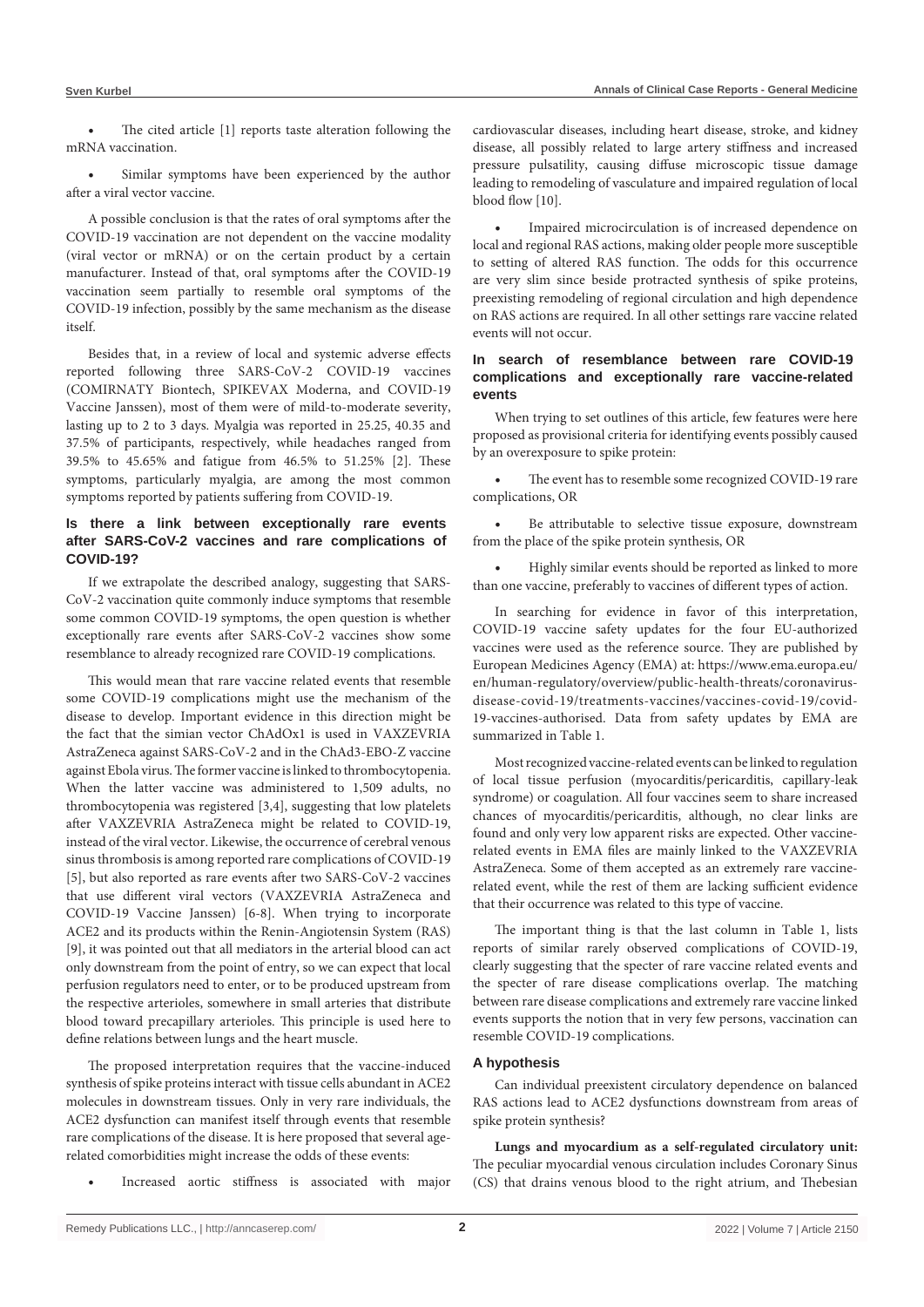| <b>Adverse events in EMA</b><br>safety updates on registered<br><b>COVID-19 vaccines</b> | Vaccine type and<br>mechanism                                 | cuiopa.cu/ci//iuman-regulatory/0vc/view/public-ncaltin-thicaty/coronavirus-ulscase-coviu-re/treatments-vacchies/vacchies-coviu-re/coviu-re-vacchies-authoriseu/<br><b>EMA safety updates</b> |                            |                                       |                                                                                                                 | Possible analogous                                       |
|------------------------------------------------------------------------------------------|---------------------------------------------------------------|----------------------------------------------------------------------------------------------------------------------------------------------------------------------------------------------|----------------------------|---------------------------------------|-----------------------------------------------------------------------------------------------------------------|----------------------------------------------------------|
|                                                                                          |                                                               | Number of<br>events                                                                                                                                                                          | Number of<br>vaccine doses | <b>Apparent risks</b><br>(event/dose) | <b>Details</b>                                                                                                  | complications of<br><b>COVID-19 infection</b><br>(refs.) |
|                                                                                          | <b>COMIRNATY Biontech</b><br>m <sub>RNA</sub>                 | 283                                                                                                                                                                                          | 177e6                      | 1.60e-06                              | 145 cases of<br>myocarditis and 138<br>cases of pericarditis                                                    |                                                          |
| Myocarditis and pericarditis                                                             | SPIKEVAX Moderna<br><b>mRNA</b>                               | 38                                                                                                                                                                                           | 20e <sub>6</sub>           | 1.90e-06                              | 19 cases of myocarditis<br>and 19 cases of<br>pericarditis from the<br>EU/EEA,                                  |                                                          |
| possibly linked to vaccination                                                           | COVID-19 Vaccine<br>Janssen<br>Viral vector HAdV-D<br>type 26 | $\mathbf{1}$                                                                                                                                                                                 | 2e6                        | 5.00e-07                              | one case of pericarditis.<br>new data needed                                                                    | [25, 26]                                                 |
|                                                                                          | VAXZEVRIA<br>AstraZeneca<br>Viral vector ChAdOx1              | 85                                                                                                                                                                                           | 40e <sub>6</sub>           | 2.13e-06                              | 38 cases of myocarditis<br>and 47 cases of<br>pericarditis                                                      |                                                          |
| Capillary leak syndrome                                                                  | COVID-19 Vaccine<br>Janssen<br>Viral vector HAdV-D<br>type 26 | 3                                                                                                                                                                                            | 18e <sub>6</sub>           | 1.67e-07                              | to be added in the<br>product information                                                                       | [27, 28]                                                 |
|                                                                                          | VAXZEVRIA<br>AstraZeneca<br>Viral vector ChAdOx1              | 14                                                                                                                                                                                           | <b>78e6</b>                | 1.79e-07                              | possibly linked to<br>vaccination                                                                               |                                                          |
| Immune thrombocytopenia                                                                  | SPIKEVAX Moderna<br><b>mRNA</b>                               | 9                                                                                                                                                                                            | 20e <sub>6</sub>           | 4.50e-07                              | a causal relationship<br>could not be excluded                                                                  |                                                          |
|                                                                                          | VAXZEVRIA<br>AstraZeneca<br>Viral vector ChAdOx1              | not reported                                                                                                                                                                                 |                            |                                       | new data needed                                                                                                 | [29, 30]                                                 |
| Thrombosis with<br>thrombocytopenia syndrome<br>(TTS)                                    | COVID-19 Vaccine<br>Janssen<br>Viral vector HAdV-D<br>type 26 | 21                                                                                                                                                                                           | <b>7e6</b>                 | 3.00e-06                              | keeping TTS under<br>close monitoring                                                                           | [31, 32]                                                 |
|                                                                                          | VAXZEVRIA<br>AstraZeneca<br>Viral vector ChAdOx1              | 479                                                                                                                                                                                          | 51.4e6                     | 9.32e-06                              | the product information<br>lists the very rare risk<br>of TTS                                                   |                                                          |
| Guillain-Barré syndrome                                                                  | COVID-19 Vaccine<br>Janssen<br>Viral vector HAdV-D<br>type 26 | 15                                                                                                                                                                                           | <b>7e5</b>                 | 2.14e-05                              | not necessarily related<br>to or caused by<br>vaccination                                                       | [33, 34]                                                 |
|                                                                                          | VAXZEVRIA<br>AstraZeneca<br>Viral vector ChAdOx1              | 227                                                                                                                                                                                          | 51.4e6                     | 4.42e-06                              | to be added in the<br>product information                                                                       |                                                          |
| Acute disseminated<br>encephalomyelitis (ADEM)<br>and encephalitis                       | VAXZEVRIA<br>AstraZeneca<br>Viral vector ChAdOx1              | 43                                                                                                                                                                                           | 40e <sub>6</sub>           | 1.08e-06                              | Ten cases of ADEM<br>and 33 cases of<br>encephalitis, not<br>necessarily related to or<br>caused by vaccination | [35, 36]                                                 |
| Acute macular<br>neuroretinopathy                                                        | VAXZEVRIA<br>AstraZeneca<br>Viral vector ChAdOx1              | not reported                                                                                                                                                                                 |                            |                                       | new data needed                                                                                                 | [37, 38]                                                 |

**Table 1:** Rare events linked to SARS-CoV-2 vaccines using mRNA or viral vectors resemble some rare complications of COVID-19 (based on: https://www.ema. europa.eu/en/human-regulatory/overview/public-health-threats/coronavirus-disease-covid-19/treatments-vaccines/vaccines-covid-19/covid-19-vaccines-authorised).

Veins (TVs) that open in all four heart cavities [11,12], particularly common at the ventricle apex and at papillary muscles base [13]. It was observed that the blood flow through TVs depends on the heart muscle stretching.

This means that pulmonary capillaries are in the upstream serial position to the myocardial capillaries, so mediators from lungs can directly influence myocardial cells after entering the coronary circulation. On the other hand, myocardial veins to the right heart (mainly CS and the right heart TVs) place myocardial capillaries in the upstream serial position to the pulmonary capillaries. Any mediator from the myocardial venous blood, drained through the right heart, will initially affect lungs before being diluted in the systemic circulation.

Both lungs and myocardium are rich in various receptors, so plasma that passes through lungs and myocardium is cleared from many mediators by their binding to receptors:

Surplus of myocardial mediators leaves the heart muscle

through the left-side Thebesian veins and enters the systemic circulation. Some mediators leak from the myocardium to the right heart through CS and the right heart TVs. In the latter case, the right heart veins act as a shortcut from myocardium to pulmonary circulation.

On the other hand, substances synthesized in lungs enter the left heart and aorta. Some of them can directly affect the myocardium *via* coronary arteries, and their surplus can return to the lungs *via* CS and the right heart TVs. Other, better-known examples of portal circulations in our body are unidirectional, since the tissue of the secondary capillaries (adenohypophysis or liver) has no way of endocrine action directed selectively on the primary organ (hypothalamus or intestines, respectively).

In comparison to other portal systems, cardiopulmonary circulation can be described as a bidirectionally regulated setting in which myocardial and pulmonary capillaries are connected by short endocrine loops of quickly recirculating blood between lungs and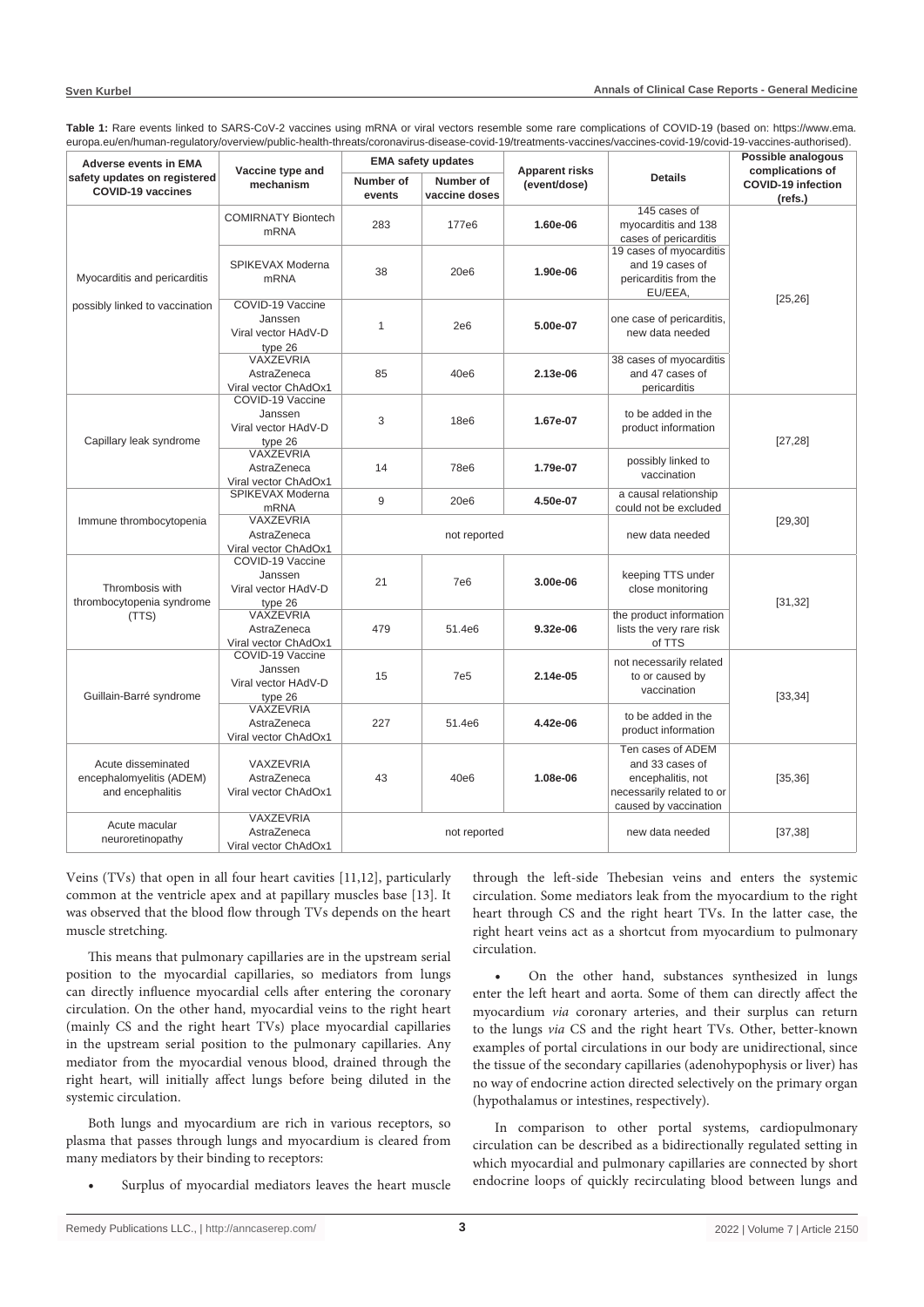|                                                       | Vaccine types;<br>viral vectors binding:                                                                                          | Proposed sequence of events following vaccination in<br>individuals whose tissue perfusion is highly dependent on RAS actions |                                                                                                                    |                                                                                                                                                                     |                                                                                                                      |  |  |
|-------------------------------------------------------|-----------------------------------------------------------------------------------------------------------------------------------|-------------------------------------------------------------------------------------------------------------------------------|--------------------------------------------------------------------------------------------------------------------|---------------------------------------------------------------------------------------------------------------------------------------------------------------------|----------------------------------------------------------------------------------------------------------------------|--|--|
| Rare vaccine<br>related<br>events                     | CAR: epithelial,<br>cardiomyocytes, lymphatic<br>endothelial<br>Sialic acid: many cells<br>lipid nanoparticles:<br>lungs? spleen? | <b>Possible</b><br>places of<br>spike protein<br>synthesis                                                                    | Downstream<br>tissues of<br>compromised<br><b>ACE2 function</b>                                                    | <b>Tissue exposed</b><br>to high Ang II and<br>low Ang(1-7)                                                                                                         | <b>Protection of remote</b><br>peripheral tissues                                                                    |  |  |
| <b>Myocarditis</b><br>and<br>pericarditis             | viral vector                                                                                                                      |                                                                                                                               | myocardial<br>vasculature >><br>sinus coronarius &<br>right side<br>Thebesian veins<br>>> pulmonary<br>vasculature | pulmonary and<br>myocardial<br>arterioles constrict<br>due to dominant<br>Ang II                                                                                    | soluble<br>ACE &<br>ACE2,<br>secreted by<br>unaffected<br>tissues.<br>degrade<br>Ang I and<br>Ang II to<br>Ang (1-7) |  |  |
|                                                       | <b>mRNA</b>                                                                                                                       | brachial                                                                                                                      | distributive arterial<br>vessels of<br>peripheral tissues                                                          | peripheral tissue<br>with RAS<br>dependent<br>perfusion patterns<br>leading to ischemic<br>pain or altered<br>capillary fluid<br>exchange due to<br>dominant Ang II |                                                                                                                      |  |  |
| Muscle pain                                           | viral vector                                                                                                                      | lymphatics and<br>lymph nodes,                                                                                                |                                                                                                                    |                                                                                                                                                                     |                                                                                                                      |  |  |
|                                                       | <b>mRNA</b>                                                                                                                       | pulmonary                                                                                                                     |                                                                                                                    |                                                                                                                                                                     |                                                                                                                      |  |  |
| Capillary leak<br>syndrome                            | viral vector                                                                                                                      | epithelial cells,<br>cardiomyocytes                                                                                           |                                                                                                                    |                                                                                                                                                                     |                                                                                                                      |  |  |
| Thrombosis with<br>Thrombocytopenia Syndrome<br>(TTS) | viral vector                                                                                                                      |                                                                                                                               |                                                                                                                    | At II dominance is<br>procoagulant,                                                                                                                                 |                                                                                                                      |  |  |
|                                                       | <b>mRNA</b>                                                                                                                       |                                                                                                                               |                                                                                                                    | particularly in<br>stagnant venous<br>blood                                                                                                                         |                                                                                                                      |  |  |

**Table 2:** Proposed sequence of events following vaccination in individuals whose tissue perfusion is highly dependent on RAS actions? For details and references, see text.

the heart muscle. This speed of communication between lungs and the heart muscle puts the heart muscle in a privileged position of regulating the pulmonary circulation. All other peripheral organs are under the control of pulmonary mediators, but they are much slower in returning the blood to the right heart. This makes their mediators susceptible to degradation by various enzymes in the venous blood that protect the lungs from their influence.

**The physiological role of ACE2 and Ang (1-7) in perfusion regulation:** ACE2 is important in the regulation of cardiovascular function, with ACE2 immunocytochemically detected in myocytes in human heart, in the endothelium of cardiac capillaries, venules, arteries, and arterioles and in vascular smooth muscle cells and adventitia of larger coronary vessels [14,15].

Soluble ACE and ACE2 are able to turn Ang I, Ang II and Ang (1-9) to vasodilatory Ang (1-7), thus preventing excess Ang II to accumulate in blood. The efficacy is probably lower in hyperkinetic circulation, thus allowing residual Ang II in the venous blood to increase pulmonary resistance and limit the left heart preload. In normal conditions, the lungs are better protected by soluble ACE & ACE2 in peripheral venous blood; the resultant Ang (1-7) maintains low pressure and resistance in pulmonary vessels.

Regulation of ACE2 expression in heart myocytes seems complex (based on b01):

In cardiac myocytes ACE2 was significantly downregulated by Ang II, *via* activated AT1 receptors.

Myocytes exposed to ET-1 also showed a significant reduction in ACE2.

Treatment of myocytes with Ang II reduced ACE2, while the presence of Ang (1-7) completely blocked the downregulation of ACE2 by Ang II.

**Conclusion:** In the heart, the balance between ACE & ACE2 requires sufficient supply of Ang (1-7) *via* coronary vessels, suggesting

that any ACE2 dysfunction in lungs can put Ang (1-7) levels below the protective threshold and suppress the ACE2 expression.

The obvious question is what might be the survival advantage of the fact that Ang II and ET-1 exposures (two main systemic vasoconstrictors) suppress ACE2 expression in cardiac myocytes, thus increasing the overall arteriolar constriction by prolonging the presence of Ang II in circulation.

If we look at this regulation of cardiac ACE2 expression in more details, it is not a stable loop aiming to the balanced RAS activity. Instead of that, high Ang II diminishes expression of the enzyme that turns it to its opposite, the Ang (1-7), thus moving toward vasoconstriction. On the other hand, this can be stopped if enough Ang (1-7) is present, although it is the product of the expressed ACE2.

Taken together, it seems that the extremes (high Ang II, low ACE2 or high Ang (1-7) and high ACE2) are much more likely than the balanced situation of normal Ang II presence and normal ACE2 activity that turns some incoming Ang II to Ang (1-7).

This type of cardiac tissue perfusion regulation seems analogous to a flip-flop electronic circuit, a bistable multivibrator that has two stable states. The regular position with sufficient incoming Ang (1-7) and ACE2 expression might be suitable for a setting of undisturbed myocardial homeostasis, while the vasoconstrictive position can help in surviving enduring hypovolemia of any causes, due to prevailing incoming Ang II and low ACE2 expression. Switching from the regular to the vasoconstrictive state is possibly triggered upstream from the heart, by the renin secretion from kidneys. Additional Ang I is produced and this surplus of raw material for pulmonary ACE will increase the myocardial Ang II exposure. Pulmonary ACE2 also produce Ang (1-9) from the additional Ang I and Ang (1-7) from the incoming Ang II. These mediators enter coronary circulation and affect arterioles. Vasoconstriction will gradually increase as regional exposure to Ang (1-7) drops below the threshold and the ACE2 expression is reduced.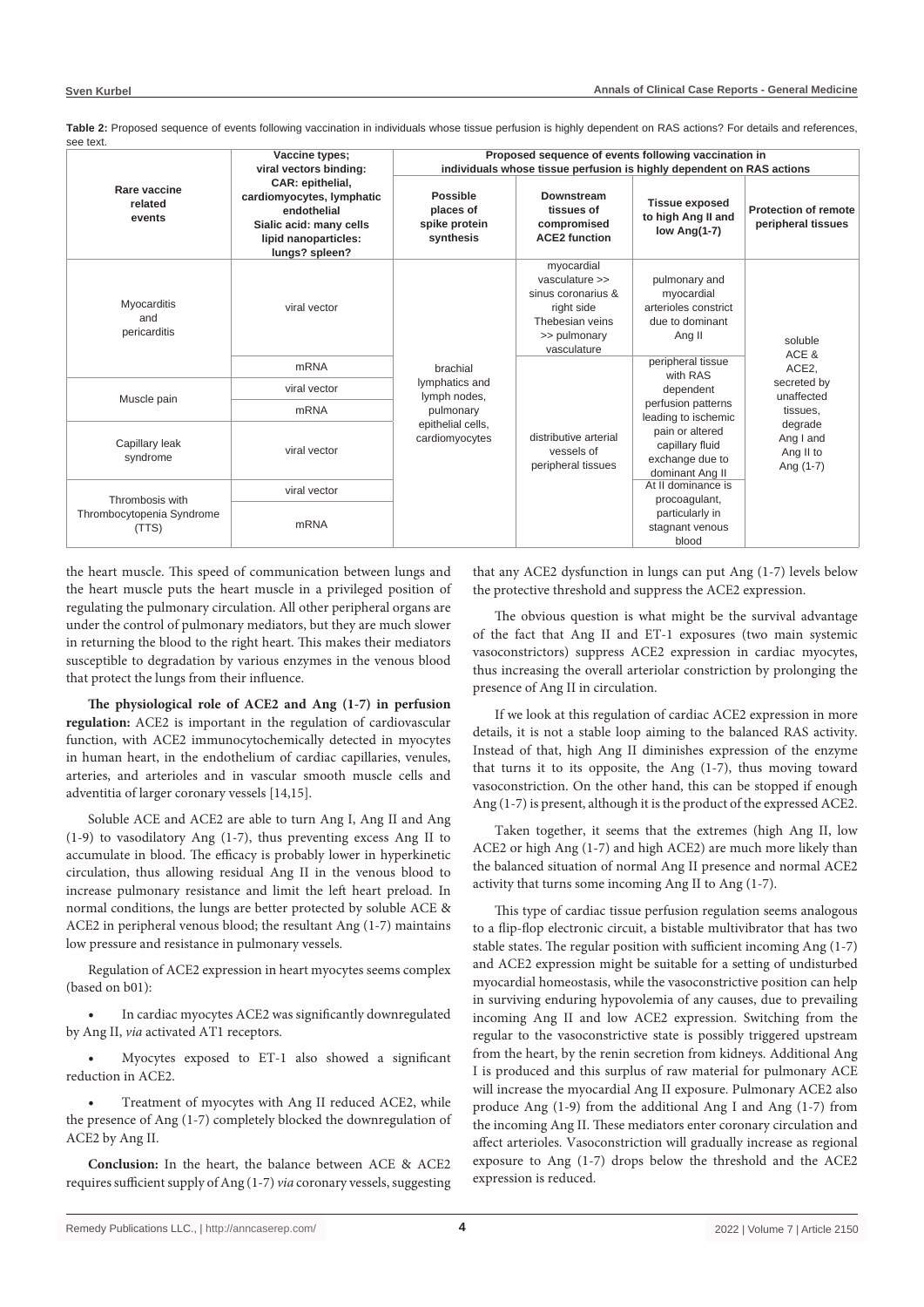In short, the survival pressure favors this bistable regulatory mechanism of myocardial perfusion because it seems well suited to normal conditions and enduring hypovolemia.

Besides that, the survival advantage might lie in the fact that the vasoconstrictive RAS action includes stimulation of aldosterone secretion via Ang II and the AT1R receptors. Aldosterone prevents hypovolemia by urine secretion of K+ instead of Na+ ions, thus allowing some cellular fluid to become extracellular fluid, as the water is distributed by osmosis while the potassium pool decreases due to aldosterone induced kaliuria. For this regulatory mechanism, prolonging activity of Ang II molecules by diminishing the local ACE2 expression is important.

As already mentioned [10], ageing affects microvasculature and remodeling can make the ageing vasculature highly dependent on regional and local RAS action. If an individual with remodeled cardiac muscle perfusion is faced with a condition that compromises the cardiac ACE2 function (like COVID-19, or exposure to spike proteins after vaccination), decreased production of Ang (1-7) can lead to irregular myocardial perfusion, with spots of hypoxia and edema. Besides that, in this setting, sinus coronarius and the right side Thebesian veins would return much more Ang II than Ang (1-7) to the pulmonary arterial tree. The result might be chronic cardiopulmonary vasoconstriction and irregular perfusion patterns in both organs.

## **Unique features of vaccines that deliver genetic information for the antigen synthesis**

For the purposes of this text, all vaccines could be roughly divided into two groups: conventional vaccines with a defined amount of the antigen and vaccines with the introduction of genetic information that produces the antigen in the cells of the vaccinated person in the expected intensity and duration (compiled from various sources):

Vaccines with a defined antigen load:

Subunit vaccines contain virus fragments, incapable of causing disease:

This approach is used in the Hepatitis B vaccine and Pertussis vaccine.

ZF2001 COVID-19 vaccine (by the Anhui Zhifei Longcom & the Institute of Microbiology, Chinese Academy of Sciences) uses dimers of receptor-binding domains

The VECTOR Center of Virology EpiVacCorona vaccine uses three spike protein peptides with a chimeric protein

Some vaccines contain inactivated virulent microorganisms destroyed with chemicals, heat, or radiation: IPV (polio vaccine), hepatitis A vaccine, rabies vaccine, most influenza vaccines, some COVID-19 vaccines:

- Sinovac COVID-19 vaccine (PiCoVacc)
- Sinopharm COVID-19 vaccine (BBIBP-CorV)

Genetic information vaccines producing an antigen load of expected intensity and duration.

Both viral vector and mRNA SARS-CoV-2 vaccines inject genetic information needed for the spike protein synthesis in normal cells, regardless of their ACE2 expression.

The viral vector modality was introduced against Ebola.

Viral vector SARS-CoV-2 vaccines:

Adenoviral tropism defines cells in which DNA genetic material is delivered, DNA is transcripted into mRNA used by ribosomes for the protein assembly:

VAXZEVRIA AstraZeneca, modified simian adenovirus ChAdOx1

The Sputnik V (Gam-COVID-Vac), human adenoviruses 26 and 5

COVID-19 Vaccine Janssen, human adenovirus 26

The CanSino Biologics vaccine (AD5-nCOV), human adenovirus 5

Both mRNA SARS-CoV2 vaccines contain nucleosidemodified mRNA of the spike protein closed in lipid nanoparticles that enter cells able to engulf these particles, mRNA is used by cytoplasmic ribosomes without need of transcription in the nucleus:

COMIRNATY Biontech (tozinameran)

SPIKEVAX Moderna (elasomeran)

It seems that inactivated and subunit SARS-CoV-2 vaccines are less effective than genetic information vaccines, possibly excepting ZF2001 with a reported result of 92% to 97% of seroconversion after three doses during two months [16].

A possible explanation is in the choice of the antigen. S-protein or its parts are antigens in all authorized vaccines. Synthesized spike proteins bind ACE2 molecules present in various tissues and to soluble ACE2 molecules in the blood. Removal of spike protein from circulation by binding to available ACE2 molecules reduces its presence in blood, lymph, interstitial fluid, and is therefore less presented to the immune system.

Viral vector and mRNA vaccines do not limit the antigen quantity or duration of presence in the body. They ensure the synthesis and secretion of this antigen into extracellular fluids, until the degradation and inactivation of the introduced mRNA and DNA information happen.

There are a couple of new moments with viral vector and mRNA vaccines:

The existence of tropism of the viral vector that defines the type of cell into which the viral vector will introduce viral DNA with the antigen gene:

The Coxsackie and Adenovirus Receptor (CAR) [17] is the place of entry for simian adenovirus ChAdOx1 and human HAdV-C type 5

CAR is a cell adhesion molecule predominantly associated with epithelial tight junctions in adult tissues. CAR is also expressed in cardiomyocytes [18], much more expressed in cultured human, skin-derived lymphatic endothelial cells than in blood vascular endothelial cells [19].

For human HAdV-D type 26, CAR is less important than sialic acid-bearing glycans as a primary cell entry receptor [20].

Sialic acids provide a good target for viruses since they are highly conserved and are abundant in large numbers in nearly all cells.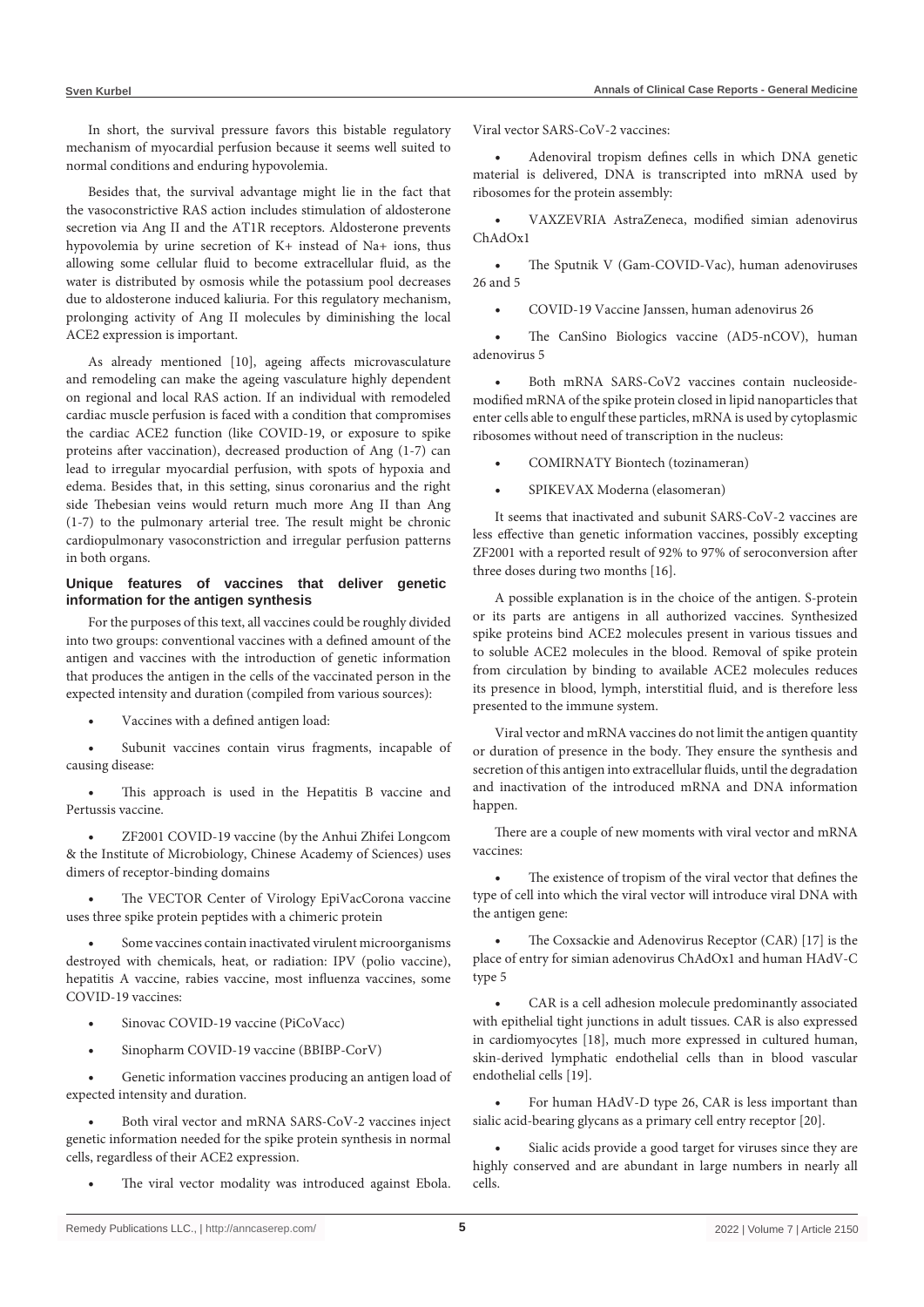It was reported for solid lipid nanoparticles containing a toxic traditional drug [21] that the nanoformulation showed significantly longer maximal and mean retention times, significantly decreased maximal concentration.

This slow absorption might be the most important mechanism for the enhanced efficacy of nanoformulations.

Tissue-distributions suggest a tendency for nanoparticle slowly to accumulate in the lung and spleen and to decrease in plasma, liver, kidney, and testes.

In short, both viral vector and mRNA vaccines can be expected to offer prolonged delivery of spike protein into circulation. Tissue distribution patterns probably differ (Table 2): Lipoparticles of mRNA are possibly accumulated in the brachial lymph nodes, spleen or lungs, while for vaccines based on HAdV-D type 26 that binds to sialic acid; nearly all cells can be targeted. Vaccines based on CAR targeting viruses are expected to infect lymphatic and epithelial cells and cardiomyocytes.

Separate issues affecting vaccine efficacy and rare vaccine-related events might include:

Preexistent immunity against the vaccine viral vector

Innate mechanisms (macrophages etc.) that destroy lipid nanoparticles and their content

Individual efficacy and reliability of RNA interference mechanisms that limit foreign protein production.

#### **Comparison between the disease and vaccines against it**

The main difference between the COVID-19 infection and viral vector or mRNA vaccines against this disease might be in the availability of spike protein molecules in circulation:

During COVID-19 infection:

Spike proteins allow viral spreading in all cells with ACE2 expression and these cells produce new viral particles. This can partially explain many faces of this disease, if viremia persists, many organs are affected and their local ACE2 actions are reduced due to damage of ACE2 expressing cells.

If infection is severe and durable, soluble ACE2 in venous blood will also be diminished, thus leaving the lungs without protection of incoming Ang (1-7) that maintains low pulmonary pressure and resistance.

Ang II molecules in venous blood that enters the right heart can thus increase pulmonary vascular resistance, thus increasing the right heart after load.

Arterial blood poor in Ang (1-7) and rich in Ang II, due to depleted pool of pulmonary ACE2 expressing cells, enters coronary arteries. Arterioles are constricted while local ACE2 expression diminishes, thus making the heart muscle situation worse.

Venous blood poor in Ang (1-7) and rich in Ang II, both due to depleted pool of myocardial ACE2 expressing cells leaves the heart muscle via coronary sinus and the right heart Thebesian veins into the deteriorating pulmonary circulation.

After vaccination (Table 2):

Vaccine transfer mRNA or DNA of the spike protein in cells preferred by the viral vector or in cells able to import lipid nanoparticles. These cells lack the ACE2 expression and they produce new molecules of the spike protein that acts as an antigen for developing immune response.

Only downstream organs are affected by continuous slow inflow of spike proteins into circulation. The ACE2 function is compromised partially in the first organ positioned downstream from the place of spike protein synthesis. This can locally reduce the production of Ang (1-7) and leave more Ang II molecules active in circulation.

Only in individuals whose regional circulation has already been adapted to a state of high dependence on RAS action, the perfusion modality in the organ downstream from the organ with compromised ACE2 function might slip into the constriction state.

If this happens in the heart muscle, the local ACE2 expression will diminish in few days after the Ang (1-7) presence in coronary blood fails below the ACE2 protective threshold.

Increased Ang II presence in downstream tissues can be procoagulant, since Ang II induces the expression of plasminogen activator inhibitor-1 in the endothelial cells [22], and stimulates the local expression of tissue factor, the physiologic initiator of blood coagulation, an effect that can be abolished by ACE or angiotensin II receptor inhibition [23].

All other, more remote organs remain protected by soluble ACE & ACE2 in venous blood that come from unaffected tissues. This maintains low pulmonary pressure and ACE2 expression in lungs.

# **Conclusion**

Based on known binding sites for simian adenovirus ChAdOx1 (CAR on epithelial, lymphatic endothelial and myocardial cells), HAdV-Dtype 26 (sialic acid on almost all cells) and probable affinity of lipid nanoparticles toward lungs and spleen, the reported differences in rare vaccine-related events might be less confusing, under the condition that the here proposed vaccine induced downstream ACE2 dysfunctions in certain preexisting settings is found acceptable. Two extrapolations based on this interpretation of rare vaccine-related events and rare COVID-19 complications seem possible:

Possible variability in fate of lipid nanoparticles in human body might result in more widely distributed synthesis of spike proteins in various tissues and organs, making the vaccinated person less prone to regional ACE2 dysfunctions.

Differences between the two authorized viral vector vaccines might be in intrinsic affinities of their vectors. If one viral vector infects various cells in diverse organs, regional overexposure to synthesized spike proteins would be less likely than for the vector focused on just a few organs or tissues.

An interpretation of cardiopulmonary circulation as a single self regulatory unit due to rapid exchange of blood between pulmonary and coronary circuits is also proposed. If correct, any disorder caused by direct cardiopulmonary endocrine loops can remain undetectable in the peripheral vein blood samples.

For example, although venous plasma concentrations of ACE2 were higher in men than in women in two independent cohorts of heart failure patients [24], use of neither an ACE inhibitor nor an ARB was associated with higher plasma ACE2 concentrations, clearly suggesting that new diagnostic methods are required to recognize patients with problems caused by an alteration in cardiopulmonary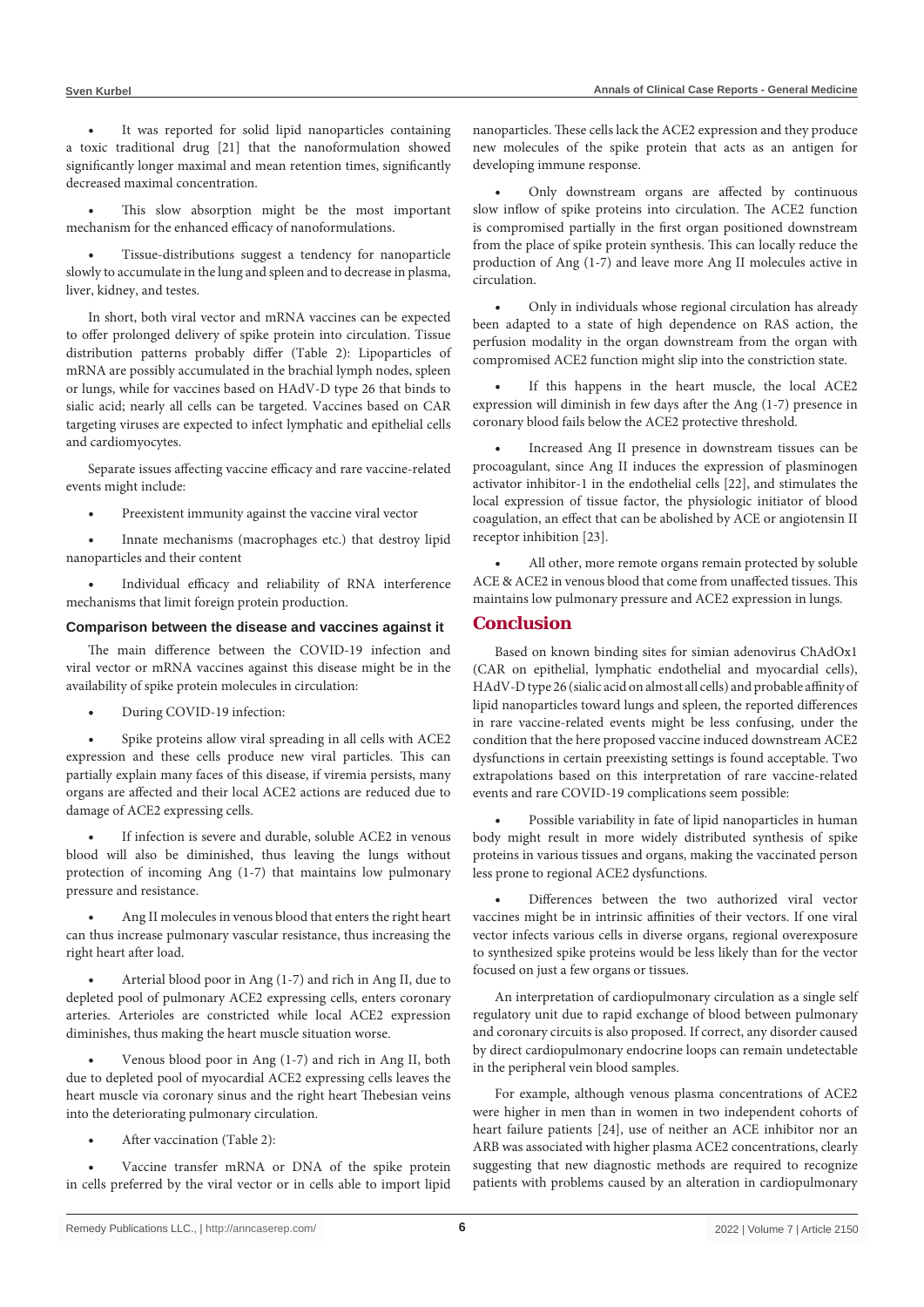#### control loops.

As non-invasive tools, even personal monitors of spontaneous coughing might prove useful here. It would be important to know whether changes in the number of coughs/hour after a single representative dose of an ACE inhibitor (e.g. 10 mg of lisinopril) can detect individuals dependent on the increased cardiopulmonary ACE expression.

# **Acknowledgement**

This review article was financed through Grant VIF2018MEFOS02 from the Croatian Ministry of Science, Education and Sport.

#### **References**

- 1. Riad A, Pokorná A, Attia S, Klugarová J, Koščík M, Klugar M. [Prevalence](https://pubmed.ncbi.nlm.nih.gov/33916020/) of [COVID-19](https://pubmed.ncbi.nlm.nih.gov/33916020/) vaccine side effects among healthcare workers in the Czech republic. J Clin Med. [2021;10\(7\):1428.](https://pubmed.ncbi.nlm.nih.gov/33916020/)
- 2. Nassar M, Chung H, [Dhayaparan](https://pubmed.ncbi.nlm.nih.gov/34186348/) Y, Nyein A, Acevedo BJ, Chicos C, et al. COVID-19 vaccine induced [rhabdomyolysis:](https://pubmed.ncbi.nlm.nih.gov/34186348/) Case report with literature review. Diabetes Metab Syndr. [2021;15\(4\):102170.](https://pubmed.ncbi.nlm.nih.gov/34186348/)
- 3. Lundstrom K. Viral vectors for COVID-19 vaccine [development.](https://pubmed.ncbi.nlm.nih.gov/33669550/) Viruses. [2021;13\(2\):317.](https://pubmed.ncbi.nlm.nih.gov/33669550/)
- 4. Tapia MD, Sow SO, Ndiaye BP, Mbaye KD, [Thiongane](https://pubmed.ncbi.nlm.nih.gov/32199492/) A, Ndour CT, et al. Safety, reactogenicity, and [immunogenicity](https://pubmed.ncbi.nlm.nih.gov/32199492/) of a chimpanzee adenovirus vectored Ebola vaccine in adults in Africa: A randomised, [observer-blind,](https://pubmed.ncbi.nlm.nih.gov/32199492/) [placebo-controlled,](https://pubmed.ncbi.nlm.nih.gov/32199492/) phase 2 trial. Lancet Infect Dis. 2020;20(6):719-30.
- 5. Tu TM, Goh C, Tan YK, Leow AS, Pang YZ, Chien J, et al. [Cerebral](https://pubmed.ncbi.nlm.nih.gov/33254369/) venous [thrombosis](https://pubmed.ncbi.nlm.nih.gov/33254369/) in patients with COVID-19 infection: A case series and systematic review. J Stroke Cerebrovasc Dis. [2020;29\(12\):105379.](https://pubmed.ncbi.nlm.nih.gov/33254369/)
- 6. See I, Su JR, Lale A, Woo EJ, Guh AY, [Shimabukuro](https://pubmed.ncbi.nlm.nih.gov/33929487/) TT, et al. US case reports of cerebral venous sinus thrombosis with [thrombocytopenia](https://pubmed.ncbi.nlm.nih.gov/33929487/) after [Ad26.COV2.S](https://pubmed.ncbi.nlm.nih.gov/33929487/) vaccination, March 2nd to April 21st, 2021. JAMA. [2021;325\(24\):2448-56.](https://pubmed.ncbi.nlm.nih.gov/33929487/)
- 7. Furie KL, Cushman M, Elkind MSV, Lyden PD, Saposnik G. [American](https://pubmed.ncbi.nlm.nih.gov/33914590/) Heart [Association/American](https://pubmed.ncbi.nlm.nih.gov/33914590/) Stroke Association Stroke Council Leadership. Diagnosis and [management](https://pubmed.ncbi.nlm.nih.gov/33914590/) of cerebral venous sinus thrombosis with vaccine-induced immune thrombotic [thrombocytopenia.](https://pubmed.ncbi.nlm.nih.gov/33914590/) Stroke. [2021;52\(7\):2478-82.](https://pubmed.ncbi.nlm.nih.gov/33914590/)
- 8. Muir KL, Kallam A, Koepsell SA, Gundabolu K. [Thrombotic](https://pubmed.ncbi.nlm.nih.gov/33852795/) [thrombocytopenia](https://pubmed.ncbi.nlm.nih.gov/33852795/) after Ad26.COV2.S vaccination. N Engl J Med. [2021;384\(20\):1964-5.](https://pubmed.ncbi.nlm.nih.gov/33852795/)
- 9. Kurbel S. The [renin-angiotensin](https://pubmed.ncbi.nlm.nih.gov/33336824/) system in COVID-19: Why ACE2 targeting by [coronaviruses](https://pubmed.ncbi.nlm.nih.gov/33336824/) produces higher mortality in elderly hypertensive patients? Bioessays. [2021;43\(3\):e2000112.](https://pubmed.ncbi.nlm.nih.gov/33336824/)
- 10. Mitchell GF. Effects of central arterial aging on the [structure](https://pubmed.ncbi.nlm.nih.gov/18772322/) and function of the peripheral vasculature: [Implications](https://pubmed.ncbi.nlm.nih.gov/18772322/) for end-organ damage. J Appl Physiol (1985). [2008;105\(5\):1652-60.](https://pubmed.ncbi.nlm.nih.gov/18772322/)
- 11. Kurbel S, Marić S, Gros M. Do Thebesian veins and [arterioluminal](https://pubmed.ncbi.nlm.nih.gov/19264425/) vessels protect against myocardial edema occurrence? Med [Hypotheses.](https://pubmed.ncbi.nlm.nih.gov/19264425/) [2009;73\(1\):38-9.](https://pubmed.ncbi.nlm.nih.gov/19264425/)
- 12. Ansari A. Anatomy and clinical [significance](https://pubmed.ncbi.nlm.nih.gov/11241745/) of ventricular Thebesian veins. Clin Anat. [2001;14\(2\):102-10.](https://pubmed.ncbi.nlm.nih.gov/11241745/)
- 13. Wearn JT. The role of the thebesian vessels in the [circulation](https://pubmed.ncbi.nlm.nih.gov/19869414/) of the heart. J Exp Med. [1928;47\(2\):293-315.](https://pubmed.ncbi.nlm.nih.gov/19869414/)
- 14. Gallagher PE, Ferrario CM, Tallant EA. [Regulation](https://pubmed.ncbi.nlm.nih.gov/18849338/) of ACE2 in cardiac myocytes and [fibroblasts.](https://pubmed.ncbi.nlm.nih.gov/18849338/) Am J Physiol Heart Circ Physiol. [2008;295\(6\):H2373-9.](https://pubmed.ncbi.nlm.nih.gov/18849338/)
- 15. [Donoghue](https://pubmed.ncbi.nlm.nih.gov/10969042/) M, Hsieh F, Baronas E, Godbout K, Gosselin M, Stagliano N, et al. A novel [angiotensin-converting](https://pubmed.ncbi.nlm.nih.gov/10969042/) enzyme-related carboxypeptidase

(ACE2) converts angiotensin I to angiotensin 1-9. Circ Res. [2000;87\(5\):E1-](https://pubmed.ncbi.nlm.nih.gov/10969042/) [9.](https://pubmed.ncbi.nlm.nih.gov/10969042/)

- 16. Yang S, Li Y, Dai L, Wang J, He P, Li C, et al. Safety and [immunogenicity](https://www.thelancet.com/journals/laninf/article/PIIS1473-3099(21)00127-4/fulltext) of a recombinant [tandem-repeat](https://www.thelancet.com/journals/laninf/article/PIIS1473-3099(21)00127-4/fulltext) dimeric RBD-based protein subunit vaccine (ZF2001) against COVID-19 in adults: Two [randomised,](https://www.thelancet.com/journals/laninf/article/PIIS1473-3099(21)00127-4/fulltext) double-blind, [placebo-controlled,](https://www.thelancet.com/journals/laninf/article/PIIS1473-3099(21)00127-4/fulltext) phase 1 and 2 trials. Lancet Infect Dis. [2021;21\(8\):1107-19.](https://www.thelancet.com/journals/laninf/article/PIIS1473-3099(21)00127-4/fulltext)
- 17. Vigl B, Zgraggen C, Rehman N, [Banziger-Tobler](https://pubmed.ncbi.nlm.nih.gov/19007771/) NE, Detmar M, Halin C. Coxsackie- and [Adenovirus](https://pubmed.ncbi.nlm.nih.gov/19007771/) Receptor (CAR) is expressed in lymphatic vessels in human skin and affects lymphatic [endothelial](https://pubmed.ncbi.nlm.nih.gov/19007771/) cell function *in vitro*. Exp Cell Res. [2009;315\(2\):336-47.](https://pubmed.ncbi.nlm.nih.gov/19007771/)
- 18. Mirza M, Pang MF, Zaini MA, Haiko P, [Tammela](https://pubmed.ncbi.nlm.nih.gov/22624044/) T, Alitalo K, et al. Essential role of the coxsackie- and [Adenovirus](https://pubmed.ncbi.nlm.nih.gov/22624044/) Receptor (CAR) in development of the lymphatic system in mice. PLoS One. [2012;7\(5\):e37523.](https://pubmed.ncbi.nlm.nih.gov/22624044/)
- 19. Vigl B, Zgraggen C, Rehman N, [Banziger-Tobler](https://pubmed.ncbi.nlm.nih.gov/19007771/) NE, Detmar M, Halin C. Coxsackie- and [Adenovirus](https://pubmed.ncbi.nlm.nih.gov/19007771/) Receptor (CAR) is expressed in lymphatic vessels in human skin and affects lymphatic [endothelial](https://pubmed.ncbi.nlm.nih.gov/19007771/) cell function *in vitro*. Exp Cell Res. [2009;315\(2\):336-47.](https://pubmed.ncbi.nlm.nih.gov/19007771/)
- 20. Baker AT, Mundy RM, Davies JA, [Rizkallah](https://pubmed.ncbi.nlm.nih.gov/31517055/) PJ, Parker AL. Human adenovirus type 26 uses sialic [acid-bearing](https://pubmed.ncbi.nlm.nih.gov/31517055/) glycans as a primary cell entry receptor. Sci Adv. [2019;5\(9\):eaax3567.](https://pubmed.ncbi.nlm.nih.gov/31517055/)
- 21. Xue M, Zhao Y, Li XJ, Jiang ZZ, Zhang L, Liu SH, et al. [Comparison](https://pubmed.ncbi.nlm.nih.gov/22677813/) of toxicokinetic and tissue distribution of [triptolide-loaded](https://pubmed.ncbi.nlm.nih.gov/22677813/) solid lipid nanoparticles *vs.* free triptolide in rats. Eur J Pharm Sci. [2012;47\(4\):713-7.](https://pubmed.ncbi.nlm.nih.gov/22677813/)
- 22. Vaughan DE, Lazos SA, Tong K. [Angiotensin](https://pubmed.ncbi.nlm.nih.gov/7884001/) II regulates the expression of [plasminogen](https://pubmed.ncbi.nlm.nih.gov/7884001/) activator inhibitor-1 in cultured endothelial cells. A potential link between the [renin-angiotensin](https://pubmed.ncbi.nlm.nih.gov/7884001/) system and thrombosis. J Clin Invest. [1995;95\(3\):995-1001.](https://pubmed.ncbi.nlm.nih.gov/7884001/)
- 23. Celi A, Cianchetti S, Dell'Omo G, Pedrinelli R. [Angiotensin](https://pubmed.ncbi.nlm.nih.gov/21108554/) II, tissue factor and the thrombotic paradox of [hypertension.](https://pubmed.ncbi.nlm.nih.gov/21108554/) Expert Rev Cardiovasc Ther. [2010;8\(12\):1723-9.](https://pubmed.ncbi.nlm.nih.gov/21108554/)
- 24. Sama IE, Ravera A, [Santema](https://pubmed.ncbi.nlm.nih.gov/32388565/) BT, van Goor H, Ter Maaten JM, Cleland JGF, et al. Circulating plasma concentrations of [angiotensin-converting](https://pubmed.ncbi.nlm.nih.gov/32388565/) enzyme 2 in men and women with heart failure and effects of [renin-angiotensin](https://pubmed.ncbi.nlm.nih.gov/32388565/)aldosterone inhibitors. Eur Heart J. [2020;41\(19\):1810-7.](https://pubmed.ncbi.nlm.nih.gov/32388565/)
- 25. Sawalha K, Abozenah M, Kadado AJ, Battisha A, [Al-Akchar](https://pubmed.ncbi.nlm.nih.gov/32847728/) M, Salerno C, et al. Systematic review of COVID-19 related [myocarditis:](https://pubmed.ncbi.nlm.nih.gov/32847728/) Insights on management and outcome. Cardiovasc Revasc Med. [2021;23:107-13.](https://pubmed.ncbi.nlm.nih.gov/32847728/)
- 26. Mele D, Flamigni F, Rapezzi C, Ferrari R. [Myocarditis](https://pubmed.ncbi.nlm.nih.gov/33484452/) in COVID-19 patients: Current problems. Intern Emerg Med. [2021;16\(5\):1123-9.](https://pubmed.ncbi.nlm.nih.gov/33484452/)
- 27. Case R, [Ramaniuk](https://pubmed.ncbi.nlm.nih.gov/32622823/) A, Martin P, Simpson PJ, Harden C, Ataya A. Systemic capillary leak syndrome secondary to [coronavirus](https://pubmed.ncbi.nlm.nih.gov/32622823/) disease 2019. Chest. [2020;158\(6\):e267-8.](https://pubmed.ncbi.nlm.nih.gov/32622823/)
- 28. Lacout C, Rogez J, [Orvain](https://pubmed.ncbi.nlm.nih.gov/32940700/) C, Nicot C, Rony L, Julien H, et al. A new diagnosis of systemic capillary leak syndrome in a patient with [COVID-19.](https://pubmed.ncbi.nlm.nih.gov/32940700/) Rheumatology (Oxford). [2021;60\(1\):e19-e20.](https://pubmed.ncbi.nlm.nih.gov/32940700/)
- 29. Bhattacharjee S, Banerjee M. Immune [thrombocytopenia](https://pubmed.ncbi.nlm.nih.gov/32984764/) secondary to COVID-19: A systematic review. SN Compr Clin Med. [2020;2\(11\):2048-](https://pubmed.ncbi.nlm.nih.gov/32984764/) [58.](https://pubmed.ncbi.nlm.nih.gov/32984764/)
- 30. Bomhof G, Mutsaers PGNJ, Leebeek FWG, Te [Boekhorst](https://pubmed.ncbi.nlm.nih.gov/32420612/) PAW, Hofland J, Croles FN, et al. [COVID-19-associated](https://pubmed.ncbi.nlm.nih.gov/32420612/) immune thrombocytopenia. Br J Haematol. [2020;190\(2\):e61-4.](https://pubmed.ncbi.nlm.nih.gov/32420612/)
- 31. Iba T, Levy JH, Connors JM, [Warkentin](https://pubmed.ncbi.nlm.nih.gov/32552865/) TE, Thachil J, Levi M. The unique characteristics of COVID-19 coagulopathy. Crit Care. [2020;24\(1\):360.](https://pubmed.ncbi.nlm.nih.gov/32552865/)
- 32. Mei H, Luo L, Hu Y. [Thrombocytopenia](https://pubmed.ncbi.nlm.nih.gov/33261634/) and thrombosis in hospitalized patients with COVID-19. J Hematol Oncol. [2020;13\(1\):161.](https://pubmed.ncbi.nlm.nih.gov/33261634/)
- 33. Alberti P, Beretta S, Piatti M, [Karantzoulis](https://pubmed.ncbi.nlm.nih.gov/32350026/) A, Piatti ML, Santoro P, et al. [Guillain-Barré](https://pubmed.ncbi.nlm.nih.gov/32350026/) syndrome related to COVID-19 infection. Neurol [Neuroimmunol](https://pubmed.ncbi.nlm.nih.gov/32350026/) Neuroinflamm. 2020;7(4):e741.